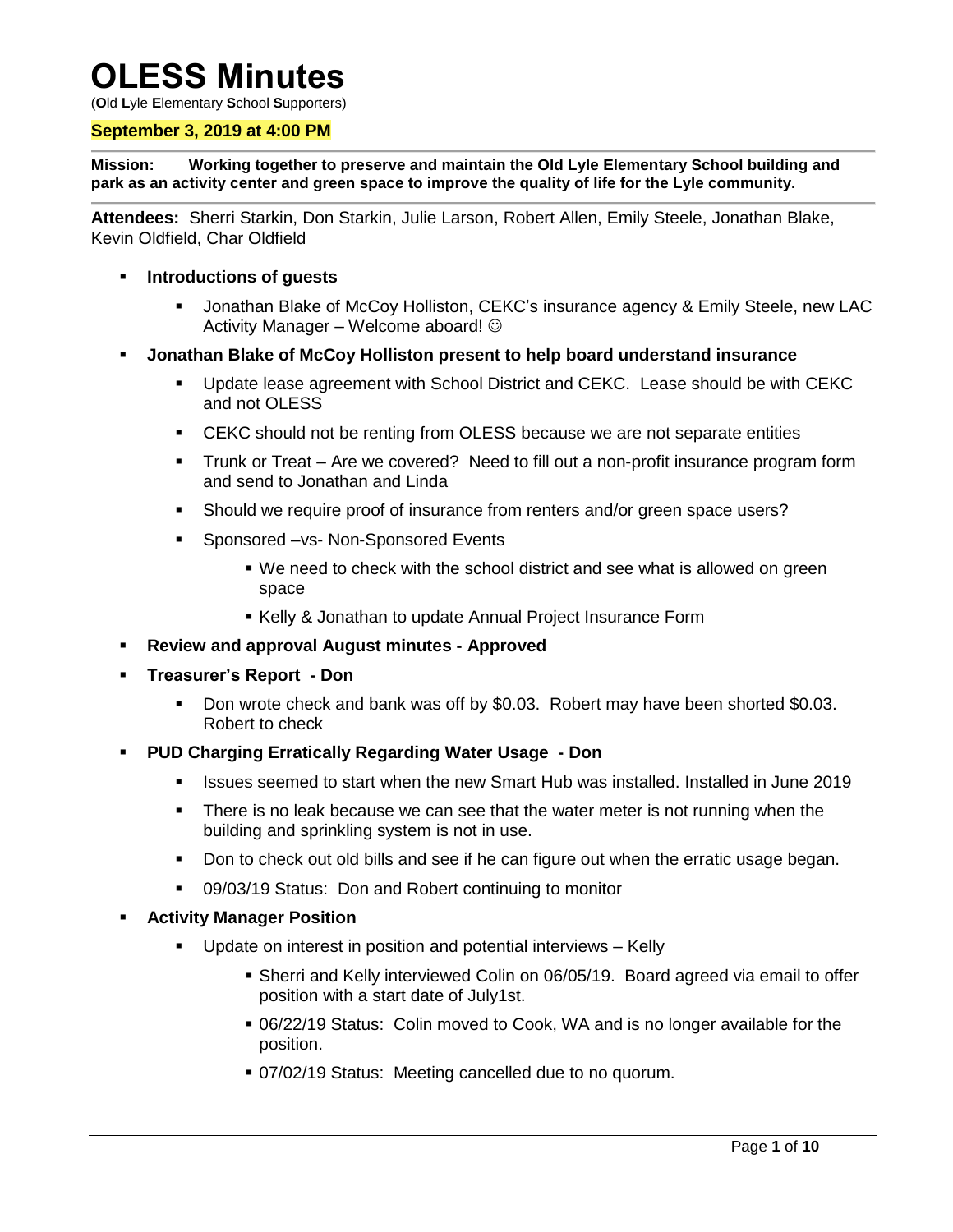- 08/06/19 Status: Carri Coe never responded to outreach. Emily Steele is interested. Emily is going to try to make it to today's meeting. Kelly to phone interview and Sherri to reach out in person.
- 09/03/19 Status: Emily Steele on board!
- **Events & Rentals**
	- **Principal's office Rented to Emily Steele**
	- Nurse's office Still available, Kelly to add to LAC website
	- Trail run is on November 9<sup>th</sup> Asking for soup, cookie donations and snacks
- **Community Service for LHS Students – Kevin & Julie**
	- **Perhaps we can offer community service hours to LHS students Kevin**
	- Labor, small projects, wash windows
	- Maybe generate form for the kids parents Char to give example of form to Kevin for OLESS to check out
	- May be able to do it through leadership so students can get credit
	- **How about Trunk or Treat**

# **Trunk or Treat – Kevin & Kelly**

- Kevin to follow up with LHS regarding student participation, community service, set up and haunted house
- Kelly to fill out insurance form
- Trunk contest for adults, no cash prizes this time

# **State Grant Status – \$1,409.82 balance**

- Paint baseboards
- New grant paperwork available in October, Kelly to work with Ann to generate compliant request. Anyone with ideas, please let Kelly know.
- **Overview of Kelly's meeting with LHS Superintendent Ann Varkados Cell (360) 921-6260 and school board speaker Barb Mills**
	- We are governed by educational RCW's (Revised Code of WA). Ann to send Kelly link to relevant portions.
		- Potential Impacts: Naming policy, BBQ (all food handling on school property requires a food handlers permit), sink – looking like a no go, removal of memorial stone due to naming policy requirements and religious symbolism on public school property
		- 06/04/19 Status: No word from Ann Varkados at this time
		- 07/02/19 Status: Meeting cancelled due to no quorum.
		- 08/06/19 Status: Kelly reached out in June. Ann said she would get back to us during the summer months.
		- 09/03/19 Status: Kelly spoke with Ann. Ann to send us impactful RCW's.
	- Gift of Public funds School board to generate list for OLESS board to review
		- Known items to be addressed: Dumpster pickup, Roberts work from March -October (approx. 2 HRS/week). Additional items may be included.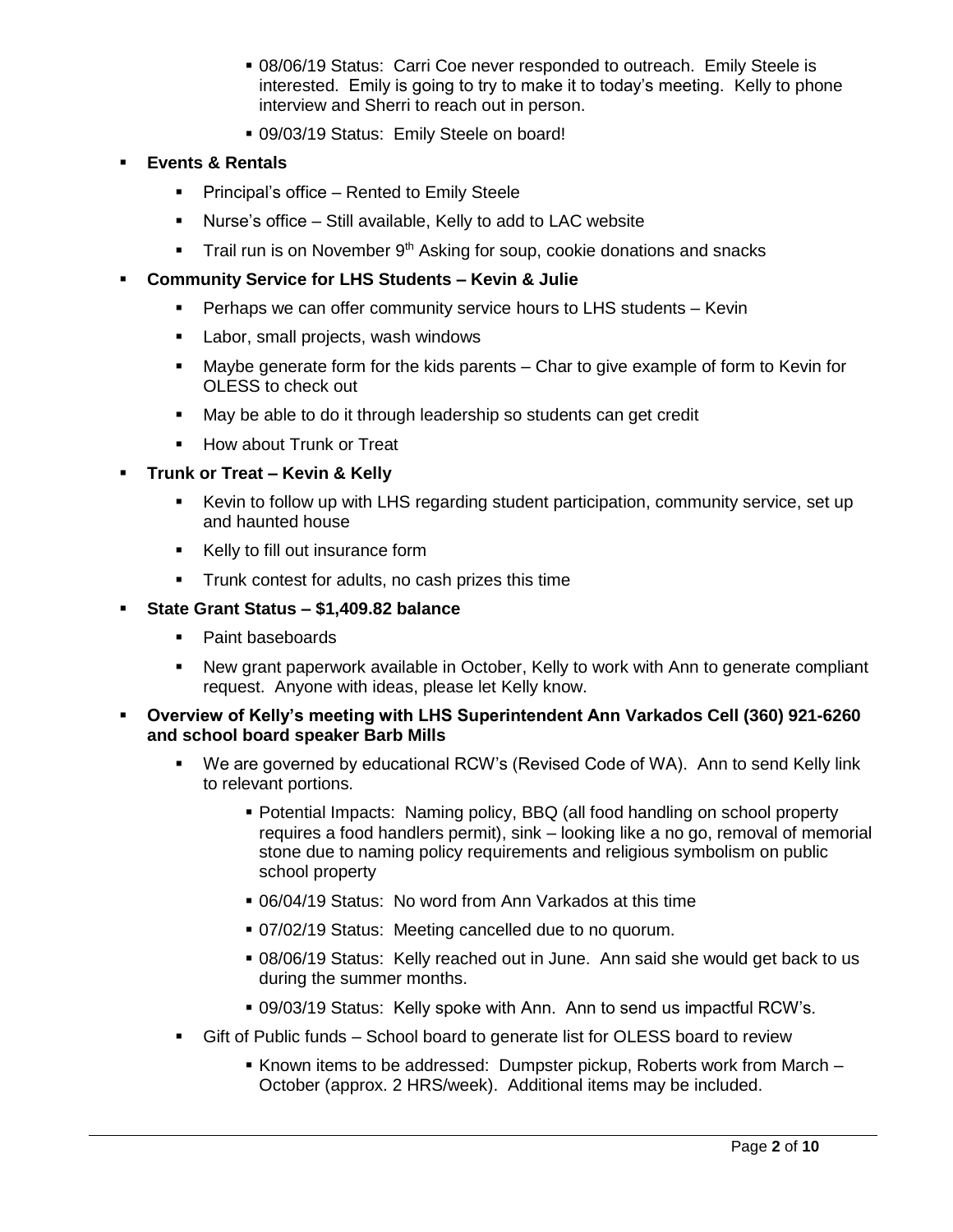- 06/04/19 Status: No word back from school board at this time. Kelly to reach out to Ann.
- 07/02/19 Status: Meeting cancelled due to no quorum.
- 08/06/19 Status: Waiting to hear back from LHS Board
- 09/03/19 Status: Kelly spoke with Ann. LHS attorney is drafting new lease. Significant changes: LAC will be responsible for garbage service and lawn mowing (gift of public funds items). LAC allowed to use LHS lawn mower.

# **Building Issues (non-state grant projects)**

- Relocation of BBQ
	- Compliance considerations
	- Needs to be investigated regarding county compliance TBD
	- 05/07/19 Status: Kelly met with LHS Super Intendent and speaker for the school board, Barbara Mills. TBD after review of RCW's.
	- 06/04/19 Status: TBD after review of RCW's. Kelly to reach out to Ann
	- 07/02/19 Status: Meeting cancelled due to no quorum.
	- 08/06/19 Status: Kelly to notify stake holders about notifying county
	- 09/03/19 Status: Kelly spoke with Ann. Ann to see is she can find any information before we approach the county.
- Installing sink in pavilion
	- Compliance considerations
	- Needs to be investigated regarding county compliance TBD
	- 05/07/19 Status: TBD after review of RCW's
	- 06/04/19 Status: TBD after review of RCW's. Kelly to reach out to Ann
	- 07/02/19 Status: Meeting cancelled due to no quorum.
	- 08/06/19 Status: TBD after review of RCW's.
	- 09/03/19 Status: TBD after review of RCW's.

# **Audit of checking – Internal/External etc**

- 3/12/19 Status: Don & Sherri to check with CEKC for requirements
- 3/15/19 Status: Brian Wanless stated that audits may be performed internally
- 05/07/19 Status: Don delivered papers to Stefanie
- 06/04/19 Status: Stefanie Complete with two items to address:
	- Katrina's needs to fill out end time on time cards since she's not salary Don to follow up with Katrina
	- How are we legally holding money for Lyle Pioneer Days? Kelly to follow up with CEKC
- 07/02/19 Status: Meeting cancelled due to no quorum.
- 08/06/19 Status: Kelly reached out to Linda Williams. Linda is working with Barbara to figure out how to proceed regarding Pioneer Days money. Linda will get back to us.
- 09/03/19 Status: Kelly spoke with Linda Williams. Linda reaching out to Mindy to determine how to proceed. Linda will get back to us.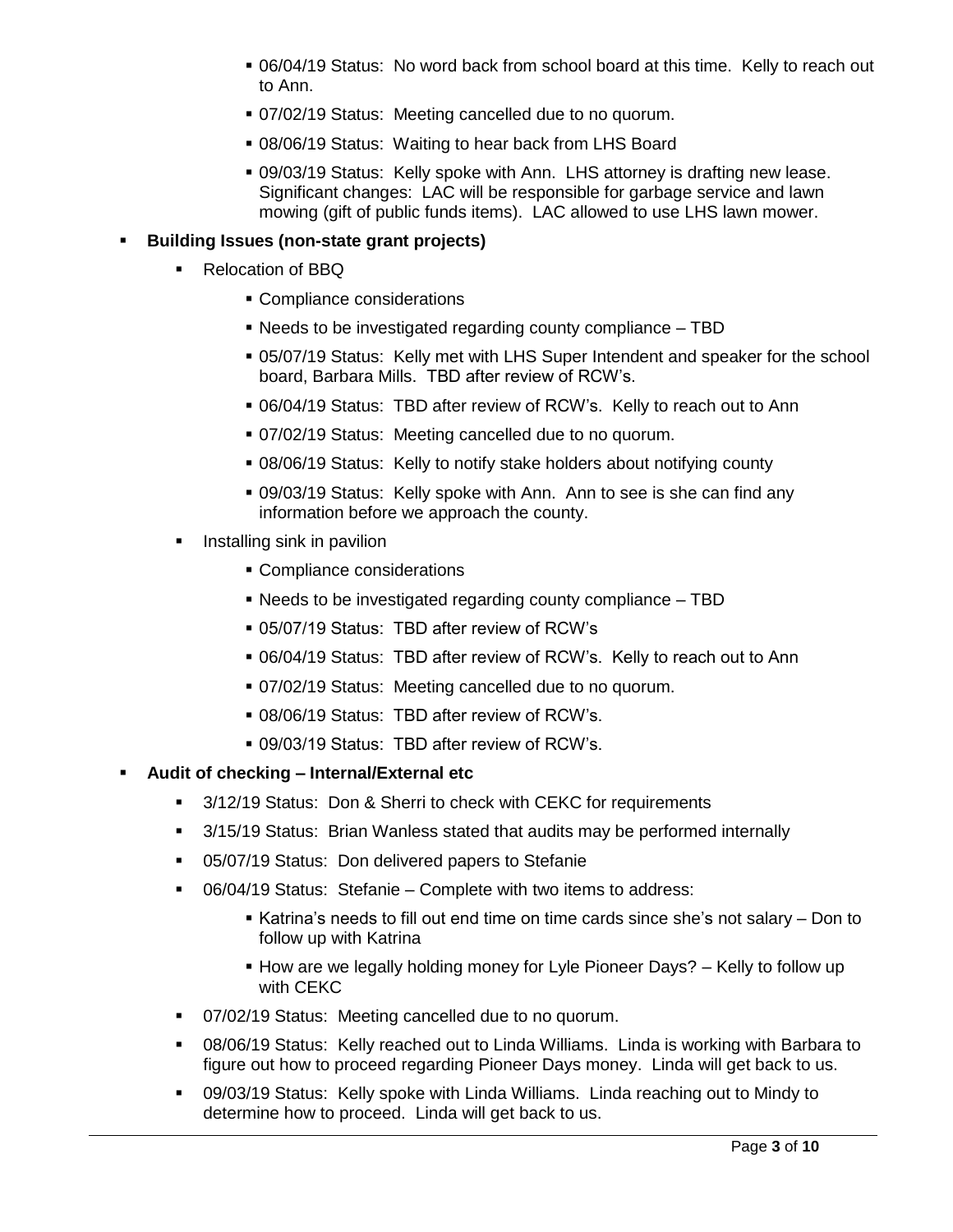## **Insurance for OLESS board under CEKC**

- 3/13/19 Status: Don reached out to Linda Williams of CEKC. Linda stated that she is sending out forms for updated coverage but gave no details relative to current coverage.
- 3/15/19 Status: Brian Wanless stated that we should check with Jonathan Blake regarding coverage & that we should provide the names of our board members to confirm coverage.
- 05/07/19 Status: Kelly CEKC is currently in review of all activities and will send us copies of the policy once a new one has been issued
- 06/04/19 Status: Kelly emailed Linda Williams about Pioneer Days on 05/16/19. She forwarded to Jonathan Blake on 05/20/19. No response from either of them. Kelly emailed Linda Williams and Jonathan Blake on 06/03/19. Johnathan Blake responded with a coverage confirmation on 06/04/19. Kelly to follow up with Jonathan Blake about coverage details and potential in person meeting.
- 07/02/19 Status: Meeting cancelled due to no quorum.
- 08/06/19 Status: Jonathan Blake will be at our September meeting to answer questions.
- 09/03/19 Status: OLESS/CEKC affiliation needs to be defined clearly. Kelly to work with Linda Williams to document affiliation.

## **Review of consistency between bylaws and practices**

- <sup>3</sup>/12/19 Status: All to review WA non-profit handbook and bylaws
- 05/07/19 Status: Public School RCW's must be reviewed and integrated into bylaws
- 06/04/19 Status: Holding pattern until we receive and read all needed information RCW's, Insurance, WA Non-Profit Handbook
- 07/02/19 Status: Meeting cancelled due to no quorum.
- 08/06/19 Status: All to read by laws
- 09/03/19 Status: We may not need our own by-laws. We should follow CEKC's by-laws since we are the same organization. Kelly has requested the CEKC bylaws from Linda Williams
- **Should we put all our forms and processes (treasurer reports, audit results etc.) on the bylaws and documents page?**
	- **Cloud space might be best place Update from Stefanie**
- **Meeting Requirements**
	- Defined by CEKC
	- Kelly to contact Linda Williams to see if a Fiscal Sponsorship Agreement already exists
- **Wine Dinner – Kelly, wait to hear about alcohol on school property**
- **Open Forum** 
	- Flier with information regarding website, calendar of events for OLESS events. Goal is to inform the community regarding OLESS offerings.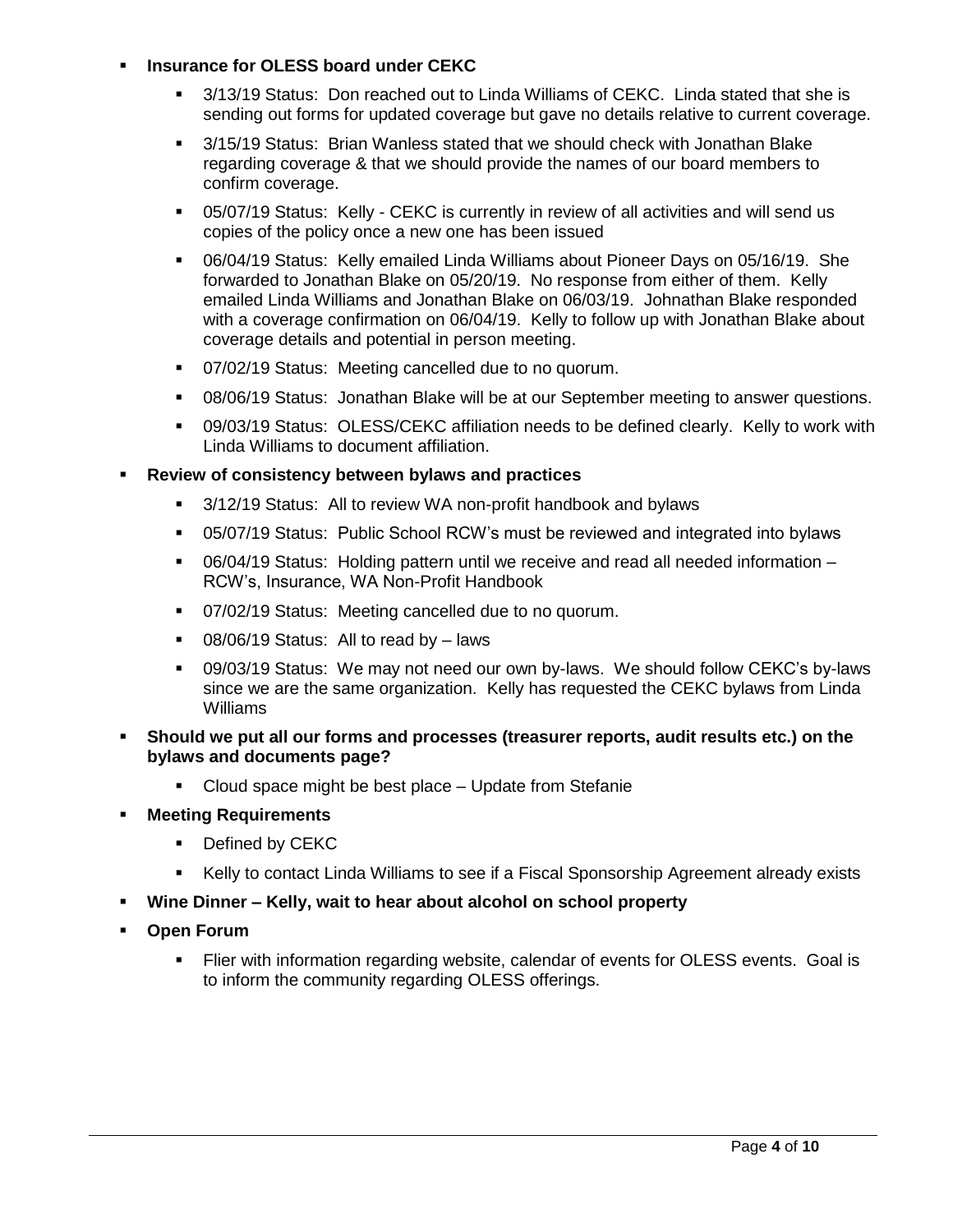# **ACTION ITEMS:**

## **Don:**

- Consider cookie, snack etc donation for the Klickitat Trail Run on 11/9
- **Send Kelly room rental information Complete**
- Update bank account information with state for reimbursements Complete
- **-** Locate job description for short term rental manager Complete
- **Remove commission portion from Activity Manager position description Complete**
- Work with Stefanie and Kelly to generate audit work instruction and documentation process for internal auditing of OLESS/CEKC checking account - Complete
- **Manage short term rental activities until Activity Manager is replaced Complete**
- Check to see if we have an MOU with Katrina. Ask her to be sure to complete time cards fully. **Complete**
- **Schedule and manage baseboard painting project**
- Give baseboard painting receipts, pics and copy of checks to Kelly for reimbursement
- **-** Review WA Non-Profit Handbook for review at next meeting: [https://www.sos.wa.gov/\\_assets/corps/washington-nonprofit-handbook-2018-edition.pdf](https://www.sos.wa.gov/_assets/corps/washington-nonprofit-handbook-2018-edition.pdf)
- **Review bylaws for review at next meeting**
- Get an update from Vern on kitchen project bid TBD, Kitchen project has been removed due to infrastructure requirements and lack of budget. - Complete
- Ask Katrina if her schedule is flexible so she can clean around the booking schedule, no longer an issue - Complete
- Talk to KPUD to find out what would be involved to increase community share of water for greenspace

## **Emily:**

**Post pictures of last year's Halloween Trunk or Treat Event on website and social media outlets** 

## **Julie:**

- Work with LHS to see if students can earn leadership credits for helping at the LAC
- Consider cookie, snack etc donation for the Klickitat Trail Run on 11/9
- Work with local community groups to generate community calendar
- Follow up with Ann about receiving donation of basketball hoop
- **Work with Kevin regarding community service hours for LHS students**
- Review WA Non-Profit Handbook for review at next meeting: [https://www.sos.wa.gov/\\_assets/corps/washington-nonprofit-handbook-2018-edition.pdf](https://www.sos.wa.gov/_assets/corps/washington-nonprofit-handbook-2018-edition.pdf)
- Review bylaws for review at next meeting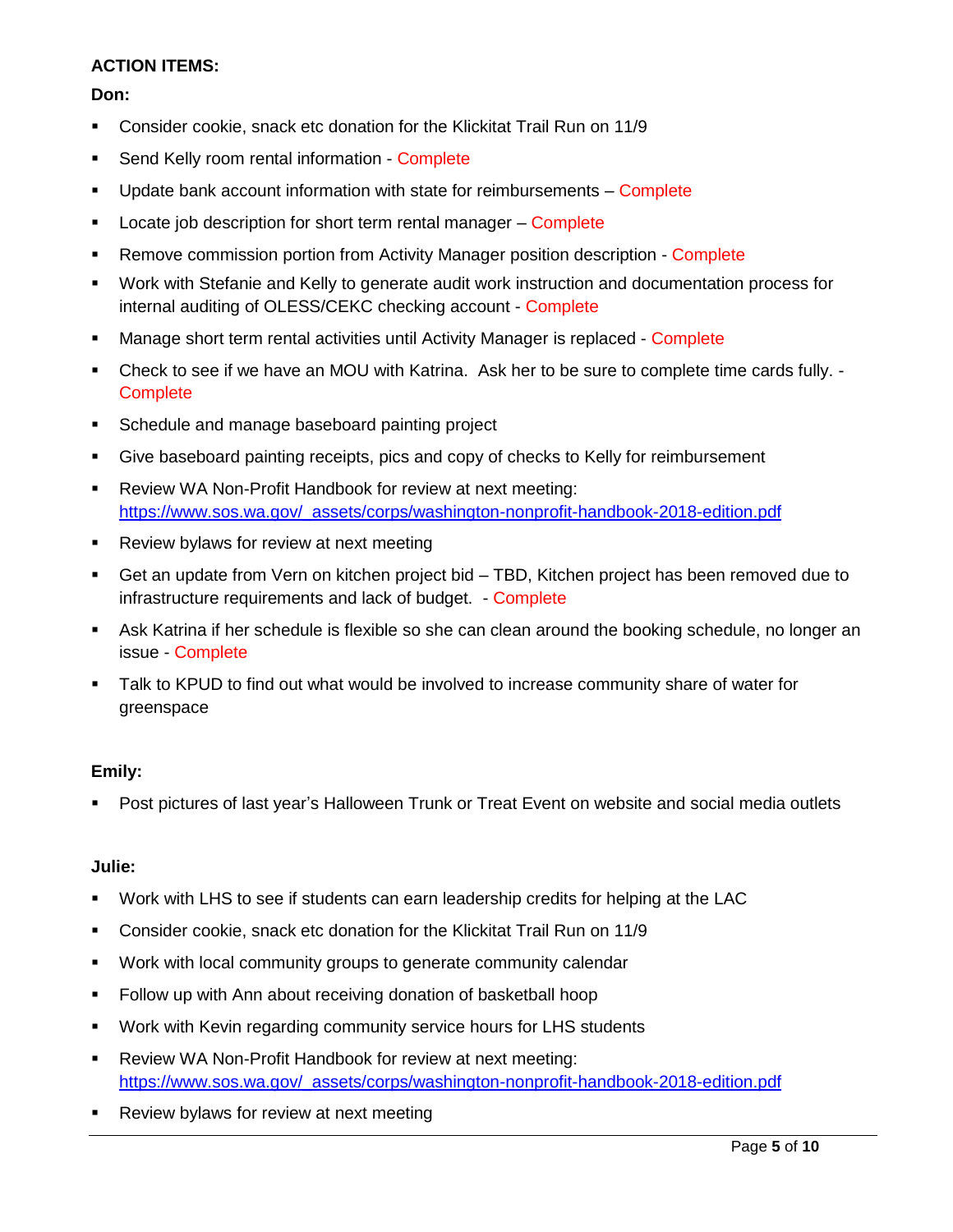As Facebook administrator, work with Marsha to update FB to allow visitors to post messages

# **Kelly:**

- **Forward CEKC bylaws to board**
- Consider cookie, snack etc donation for the Klickitat Trail Run on 11/9
- Work with Jonathan to update Annual Project Insurance Form appropriately
- Check with Ann Varkados to see what is allowed on school property regarding events. Is the entire property considered school property (i.e. Lease agreement – who is responsible for what?)
- Notify Ann Varkados that according to Jonathan Blake the updated lease agreement with the school District should be with CEKC and not OLESS.
- Determine how to resolve issue: CEKC should not be renting from OLESS because we are not separate entities
- **Update website to advertise office space for rent**
- Work with Linda Williams to determine if OLESS association with CEKC is a "Fiscal Sponsorship, Joint Venture and Other Collaboration" relative to the Washington State Non-Profit Handbook. Is there already a "Fiscal Sponsorship Agreement" in place?
- **Prepare Trunk or Treat Handouts for Kevin by 9/14**
- Send pictures of last years' Halloween Trunk or Treat event to Emily
- **Send Jonathan Blake building square footage**
- Send Jonathan Blake Non Profit Insurance Program Special Event and/or Liquor Liability Supplement form for Trunk or Treat event
- **•** Determine why OLESS has its own non-profit ID with the state
- **Permanent tenant list to Jonathan**
- **Move light fixtures to Rocky's action items from Sherri's Complete**
- **Send OLESS lease agreement to Jonathan Blake Complete**
- Notify all stake holders of our unpermitted structure Ann Varkados notified on 9/3.
- **Locate job description for short term rental manager Don located Complete**
- Add information about room rentals to Weebly
- Work with Don and Stefanie to generate audit work instruction and documentation process for internal auditing of OLESS/CEKC checking account
- **Follow up with CEKC about audit finding regarding Lyle Pioneer Days**
- Reach out to Ann about relevant RCW's
- Research if we need copies of proof of insurance from people using the building or greenspace
- Remove commission portion from Activity Manager position description Don completed **Complete**
- **Interview replacements for Activity Manager Complete**
- **Research how Marcia Buser got Debbie McDonald's email Complete**
- **Review relevant public school RCW's**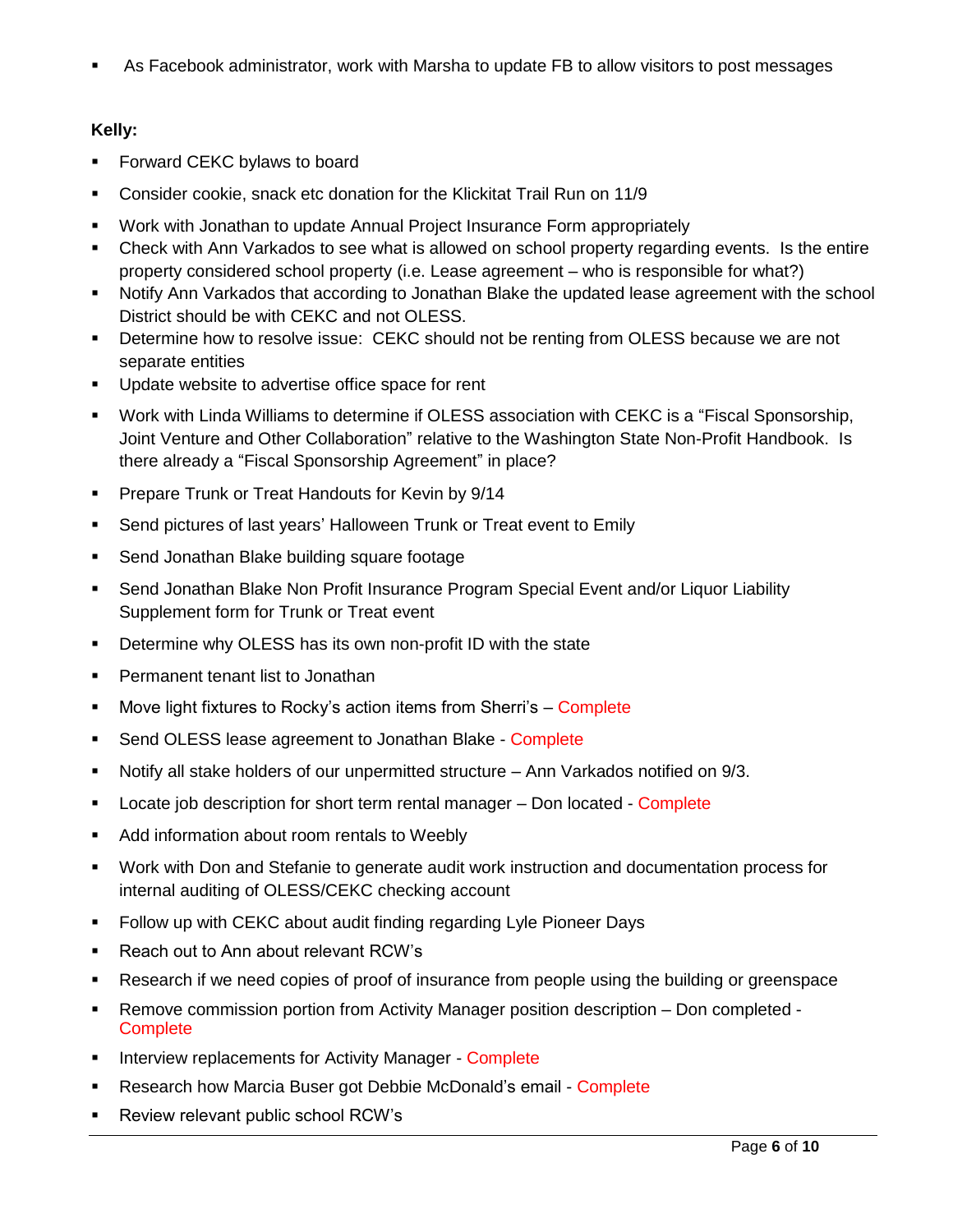- **Move contact information from sign in sheet to spreadsheet Complete**
- Create "List of Contacts for LAC."
- **Generate form to track volunteer hours**
- **Review WA Non-Profit Handbook for review at next meeting:** [https://www.sos.wa.gov/\\_assets/corps/washington-nonprofit-handbook-2018-edition.pdf](https://www.sos.wa.gov/_assets/corps/washington-nonprofit-handbook-2018-edition.pdf)
- **Review bylaws for review at next meeting**
- **Look into window rebates from PUD**
- **Add Gorgeswap to LAC website**
- Fix stairs at entryway on west side of building When weather allows, Interface with Klickitat County about entry way/ADA accessibility on North/West portion of building
- **Write grant request for 2020 Consider daycare requirements**

#### **Kevin:**

- Work with Julie & LHS to see if students can earn leadership credits for helping at the LAC
- Consider cookie, snack etc donation for the Klickitat Trail Run on 11/9
- Reach out to Ann Varkados (360) 921-626 about Trunk or Treat Event (May we give away alcohol as a prize to adults for best trunk decoration? How does LHS want to be associated with the event? May the students help decorate (Haunted House etc)?
- Get Trunk or Treat handouts from Kelly by 9/14
- **Reach out the LHS about community service hours for students**
- **-** Review WA Non-Profit Handbook for review at next meeting: [https://www.sos.wa.gov/\\_assets/corps/washington-nonprofit-handbook-2018-edition.pdf](https://www.sos.wa.gov/_assets/corps/washington-nonprofit-handbook-2018-edition.pdf)
- **Review bylaws for review at next meeting**
- Fix stairs at entryway on west side of building When weather allows, Interface with Klickitat County about entry way/ADA accessibility on North/West portion of building

#### **Robert:**

- **Install rack in Supply Room**
- **Investigate entry way heater issue**
- **Investigate rugs for hallway**
- **Construct a cage around the HVAC unit**
- **Investigate wireless thermostats for heaters for two rooms**
- **Investigate contacts to potentially restore chimney**
- **Parage 2** Replace boards near skate park as soon as the weather allows  $-8$  total
- **Investigate roof leak in boiler room Flashing has been replaced.**
- Replace timer for outside faucet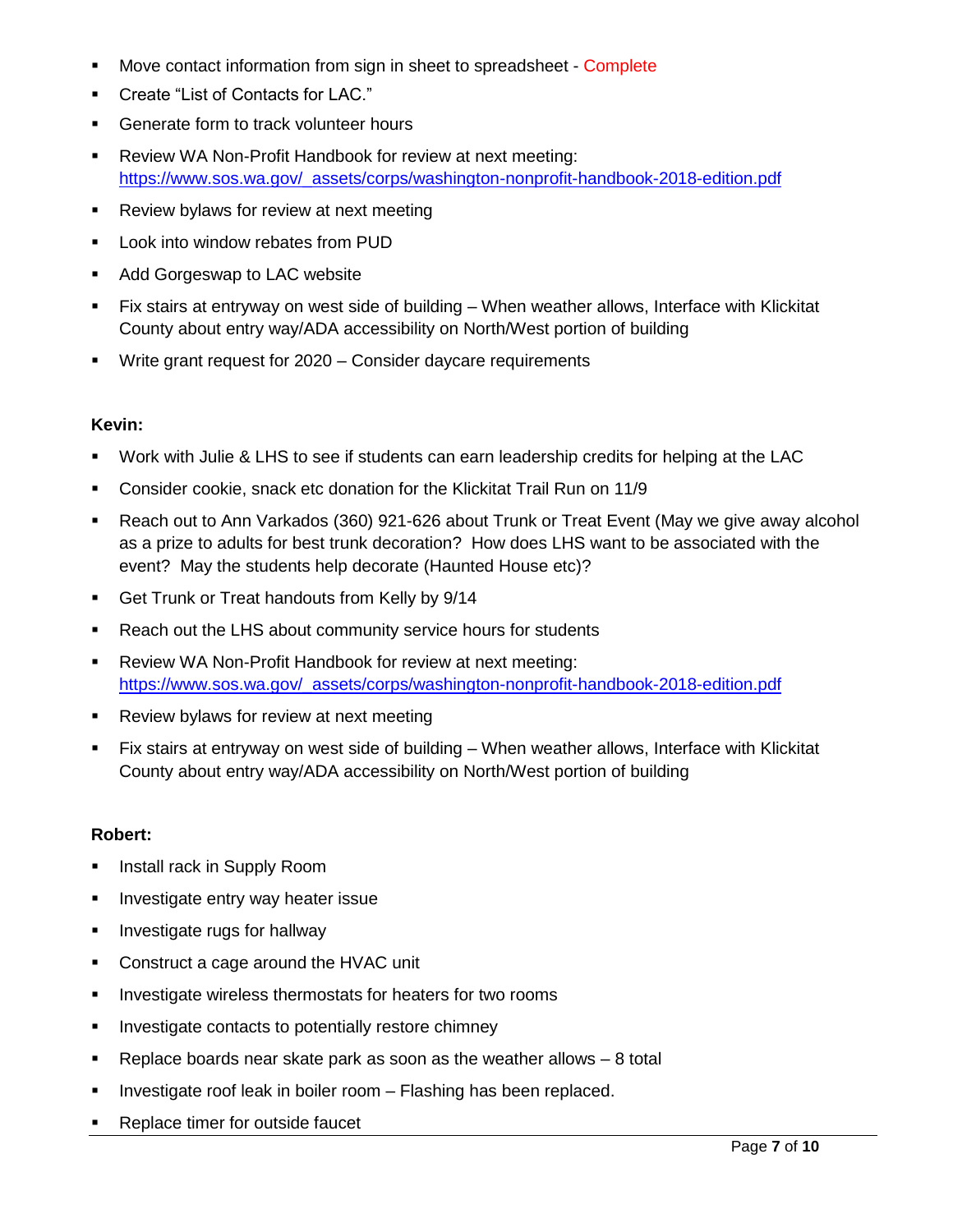- Change four fixtures in cat rescue room
- Replace hose with PVC pipe
- Replace electrical box by the BBQ with outlet with USB port
- **Investigate repair of door bar closest to skate park**

#### **Rocky:**

- Consider cookie, snack etc donation for the Klickitat Trail Run on 11/9
- **Look into covers for hallway ceiling lights**
- Review WA Non-Profit Handbook for review at next meeting: [https://www.sos.wa.gov/\\_assets/corps/washington-nonprofit-handbook-2018-edition.pdf](https://www.sos.wa.gov/_assets/corps/washington-nonprofit-handbook-2018-edition.pdf)
- **Review bylaws for review at next meeting**
- **Paint outside of all OLESS doors**
- **Submit receipts for paint reimbursement**

#### **Sherri:**

- Consider cookie, snack etc donation for the Klickitat Trail Run on 11/9
- Look into covers for hallway ceiling lights if there is money left from the baseboard painting Moved to Rocky - Complete
- **Manage short term rental activities until Activity Manager is replaced Complete**
- **Interview replacements for Activity Manager Complete**
- Review WA Non-Profit Handbook for review at next meeting: [https://www.sos.wa.gov/\\_assets/corps/washington-nonprofit-handbook-2018-edition.pdf](https://www.sos.wa.gov/_assets/corps/washington-nonprofit-handbook-2018-edition.pdf)
- **Review bylaws for review at next meeting**

#### **Stefanie:**

- Consider cookie, snack etc donation for the Klickitat Trail Run on 11/9
- Work with Don and Kelly to generate audit work instruction and documentation process for internal auditing of OLESS/CEKC checking account
- **Research cloud space/best form to store OLESS documents**
- **Manage documentation of audit findings**
- **EXEC** Attach updated Treasurer reports to minutes
- Begin tracking donation forms Kelly will send you the form. No need to retroactively track.
- Begin tracking volunteer hours Kelly will send you form. No need to retroactively track.
- Review WA Non-Profit Handbook for review at next meeting: [https://www.sos.wa.gov/\\_assets/corps/washington-nonprofit-handbook-2018-edition.pdf](https://www.sos.wa.gov/_assets/corps/washington-nonprofit-handbook-2018-edition.pdf)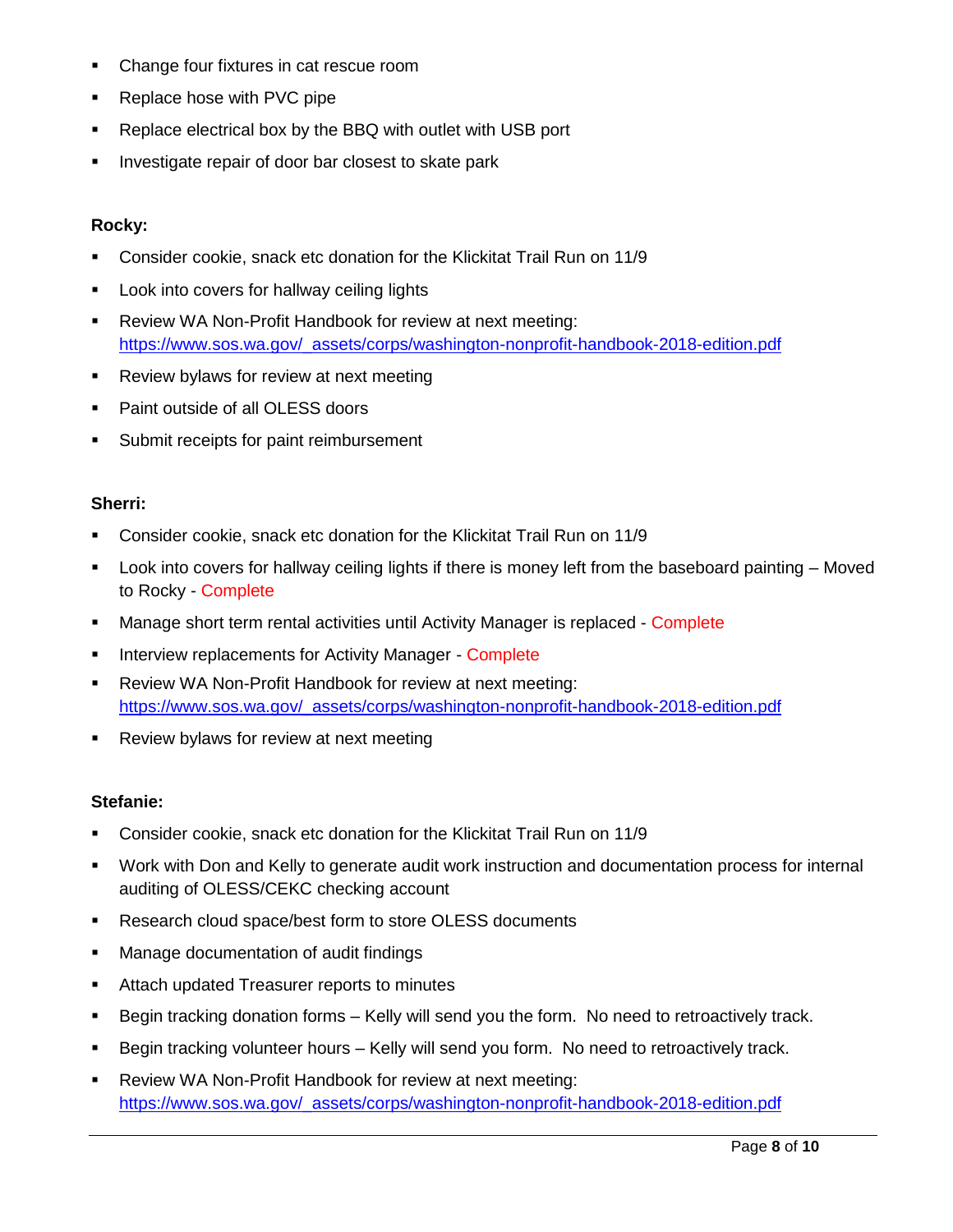- **Review bylaws for review at next meeting**
- **Instagram Follow up on Brielle's email (Forwarded from Marcia B)**

## **Vern:**

Manage flags appropriately/legally - Ongoing

## **PARKING LOT**

- Generate process for requiring proof of insurance from renters and/or green space users
- **Create process for renting tables and chairs to green space users**
- **Work Instruction for draining pipes in the winter**
- **Sound system**
- Humanities of Washington Affiliate of National Endowment for the Humanities, Do we want them to give presentations at LAC?
- Cleaning work parties
- **Should tree lighting ceremony be an annual event**
- Open house for completion of restoration grant Maybe Gina Mosbruckers performs ribbon cutting ceremony
- **EXED** Look over statement of work for Housekeeping and consider adding kitchen and popcorn maker
- Area above boiler room needs fascia to keep the birds and bats out
- **Projector for rental**
- **Mixing valve in janitors closet needs to be replaced**
- **Fire inspections requirements?**
- Greenspace How to reduce water bill
	- o Low flow sprinkler heads
	- o Community contribution
	- o Sharing expenses with LHS
- **Reader board**
- Sell fence space on Hwy 14 for advertising
- Relocation of HVAC
- **Where do we go from here?** 
	- o Planning session for reimagining LAC
	- o Reach out to community
- Gorge Grown [kiara@gorgegrown.com](mailto:kiara@gorgegrown.com) (503) 490-6553
- **DESS business plan**
- **Future funding for OLESS/Fundraising**
- **Solar panels to replace outlets**
- Relocate bench to south-east portion of building